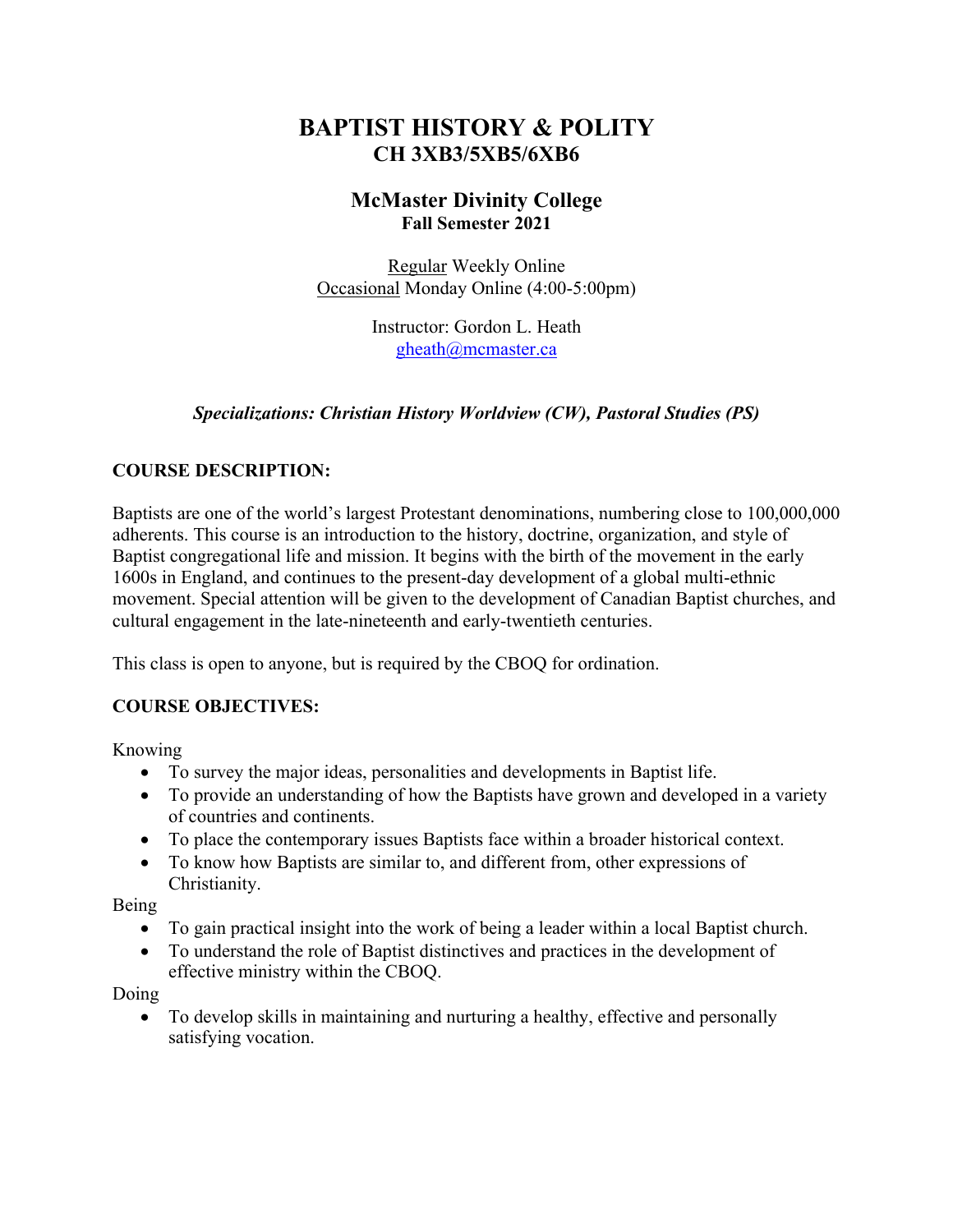# **REQUIRED TEXTS:**

- Gordon L. Heath, Dallas Friesen, and Taylor Murray. *Baptists in Canada: Their History and Polity*. Eugene: Wipf and Stock, 2021.
- Sharon Bowler, ed. *Canadian Baptist Women*. Eugene: Wipf and Stock, 2016.
- David Bebbington. *Baptists through the Centuries: A History of a Global People.* Waco, Texas: Baylor University Press, 2010.
- Gordon L. Heath. *Doing Church History: A User-friendly Introduction to Researching the History of Christianity*. Toronto: Clements Publishing, 2008.
- *Common Expression: A Canadian Baptist Manual for Worship and Service*. Mississauga: Canadian Baptist Ministries, 2020.
- Various online primary sources made available in class.

All required textbooks for this class and others at the Divinity College are available from READ-ON Books, and should be purchased at the beginning of the semester when READ-ON Books has its book table at the Divinity College (Room 218). Contact can be made by mail: 304 The East Mall, Suite 100, Etobicoke, ON M9B 6E2; phone: 416-620-2934; fax: 416-622-2308; email: books@readon.ca; website: www.readon.ca.

# **RECOMMENDED TEXTS (***not* **required for purchasing):**

The following books are related to the course material and provide a helpful reading list for those who would like to pursue the course material further. Masters students are NOT required to purchase or read these books.

- Shirley Bentall. *From Sea to Sea: The Canadian Baptist Federation, 1944–1994*. Mississauga: Canadian Baptist Federation, 1994.
- William H. Brackney. *Baptists in North America*. Oxford: Blackwell, 2006.
- Timothy George and David S. Dockery, eds. *Baptist Theologians*. Nashville: Broadman, 1990.
- Stuart Ivison and Fred Rosser. *The Baptists in Upper and Lower Canada before 1820*. Toronto: University of Toronto Press, 1956.
- Robert E. Johnson. *A Global Introduction to Baptist Churches.* Cambridge: Cambridge University Press, 2010.
- Keith G. Jones and Ian M. Randall, eds. *Counter-Cultural Communities: Baptistic Life in Twentieth-Century Europe*. Milton Keynes: Paternoster, 2008.
- Kidd, Thomas S., and Barry Hankins. *Baptists in America: A History*. Oxford: Oxford University Press, 2015.
- Bill J. Leonard. *Baptist Ways: A History*. Valley Forge: Judson, 2003.
- Leon McBeth. *The Baptist Heritage.* Nashville: Broadman, 1987.
- Renfree, Harry A. *Heritage and Horizon: The Baptist Story in Canada*. Mississauga, ON: Canadian Baptist Federation, 1988.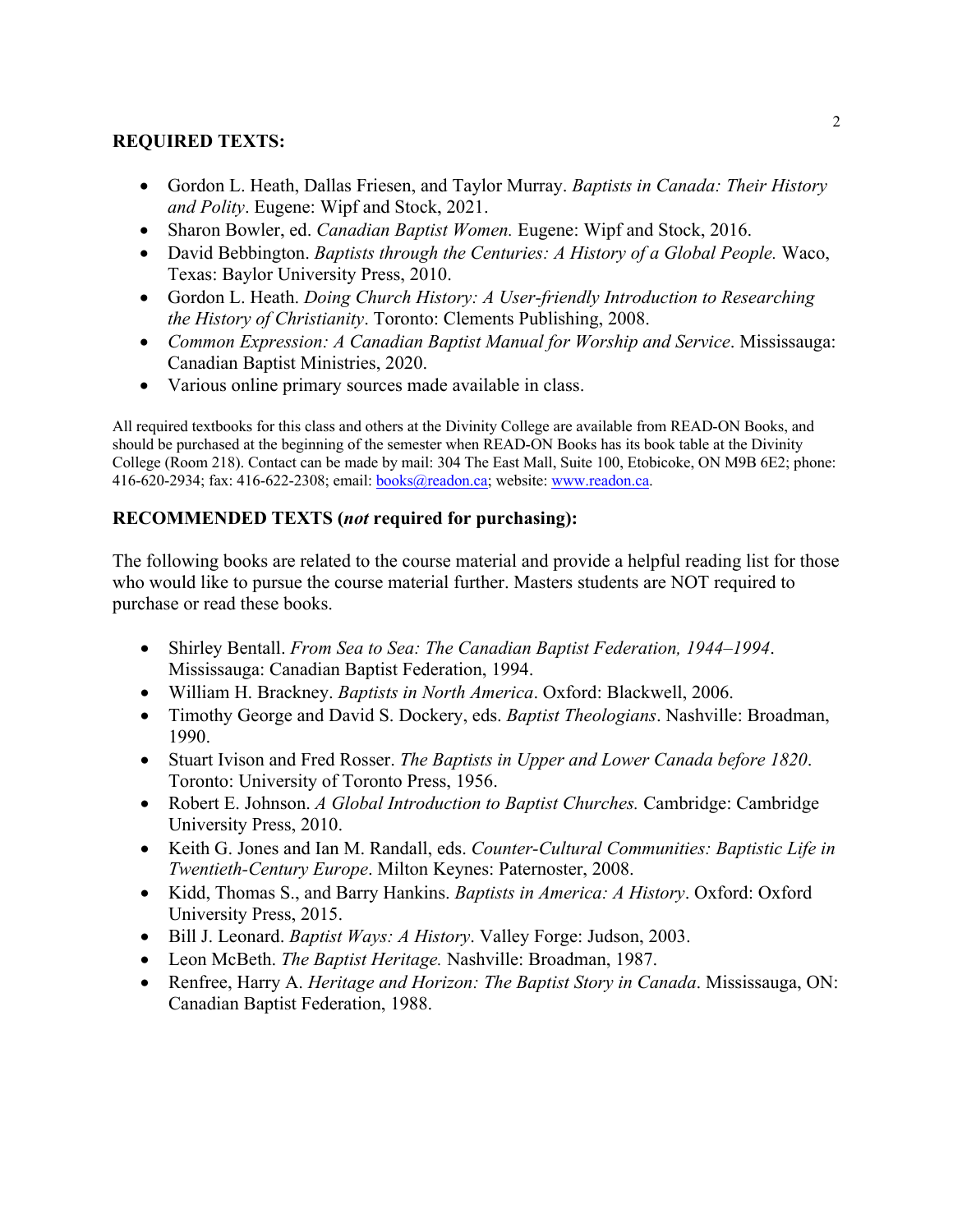### **ASSIGNMENTS:**

*This entire course is online through the avenuetolearn system at McMaster. The class will meet "face-toface" (virtually) a few times throughout the semester, but the majority of instruction will be online through recorded lectures, online posts, etc.*

#### • **Online Engagement (and reading report)**

Students will complete weekly readings and watch lectures, as well as respond to posted comments by other students and professor. This is an important part of the class that allows for interaction and engagement by all. There will also be occasional virtual face-to-face meetings for times of discussion. At the end of the course students will report on how much the texts they have read – and that will also factor into this grade.

### • **Biographical Presentation**

Each student will post on avenuetolearn a five-minute video summary of a prominent Baptist's life and contribution. Students will comment on avenuetolearn on other presentations.

#### • **Resolving Board Issues**

Students are to prepare papers that resolve "board issues" discussed in class. Particular attention is to be paid to Baptist distinctives and context. Students will post their papers online and respond to comments from other students.

#### • **Research Paper**

This ten-page research paper provides an opportunity for students to pursue an area of research that intrigues them. The topic for the paper should relate to the student's specialization. Results of research will be shared with the class at the end of the semester by way of a five-minute video and class discussion.

o Christian History and Worldview

The research for this specialization should focus on developing critical knowledge of Baptist history, or a deeper awareness of Baptist theology/worldview. o Pastoral Studies

Research for this specialization can go in a number of directions. It can focus on a theological construction of one's theological position in regard to an issue related to Baptist history and polity. It can deal with developing a strategy for dealing with issues related to Baptist history and polity. It can deal with Baptist resources for pastoral ministry. And so on.

*PhD/MA and DPT students will meet with the professor to discuss additional and augmented assignments for the course that are an added 20-25 pages (12,500-15,000 words).*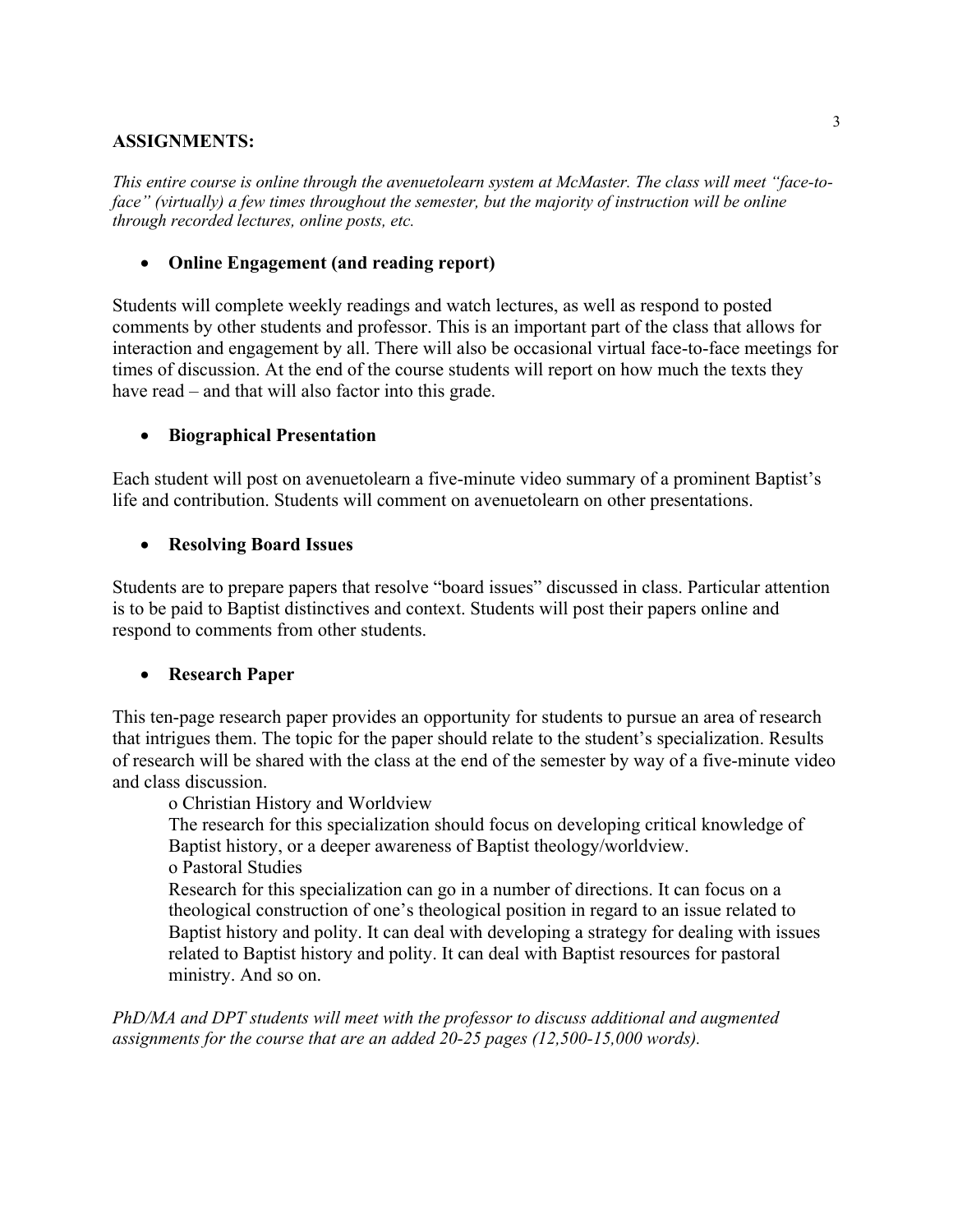#### **GRADING:**

Weekly Online Engagement (and reading summary): 30% Biographical Class Presentation: 20% Resolving Board Issues: 20% Research Paper: 30%

### **GENERAL COMMENTS:**

Academic dishonesty is a serious offence that may take any number of forms, including plagiarism, the submission of work that is not one's own or for which previous credit has been obtained, and/or unauthorized collaboration with other students. Academic dishonesty can result in severe consequences, e.g., failure of the assignment, failure of the course, a notation on one's academic transcript, and/or suspension or expulsion from the College. Students are responsible for understanding what constitutes academic dishonesty. Please refer to the Divinity College Statement on Academic Honesty ~ www.madciv.ca/regs/honesty.php.

McMaster Divinity College uses inclusive language for human beings in worship services, student written materials, and all of its publications. In reference to biblical texts, the integrity of the original expressions and the names of God should be respected. It is expected that inclusive language will be used in chapel services and all MDC assignments.

Assignments must be submitted by 11:59pm on the day they are due. All other assignments will be considered to be late. Students may be exempted from the late penalty of 3% per day (not including weekends) if they attach to their assignment a letter explaining the genuine emergency that delayed them. Late assignments (even ones with an extension) will not receive comments and constructive criticism from the professor.

Online engagement does not require conformity to the MDC styleguide. Further instruction for online engagement will be provided in class.

Unless noted otherwise, submitted written assignments requires conformity to the MDC styleguide*.*

#### **CLASS SCHEDULE:**

#### **Weekly Online Instruction Accessed Through "avenuetolearn": avenue.mcmaster.ca. Occasional Face-to-Face Accessed Through** https://mcmaster.zoom.us/j/6185125107

Week Starting Sept 13: Introduction to Class & Reformation Era

- Monday Face-to-Face (4:00-5:00pm): https://mcmaster.zoom.us/j/6185125107
- Reading: Heath, *Doing Church History*, all

Week Starting Sept 20: Baptist Origins

• Reading: Heath, Friesen, Murray, *Baptists in Canada*, ch.1